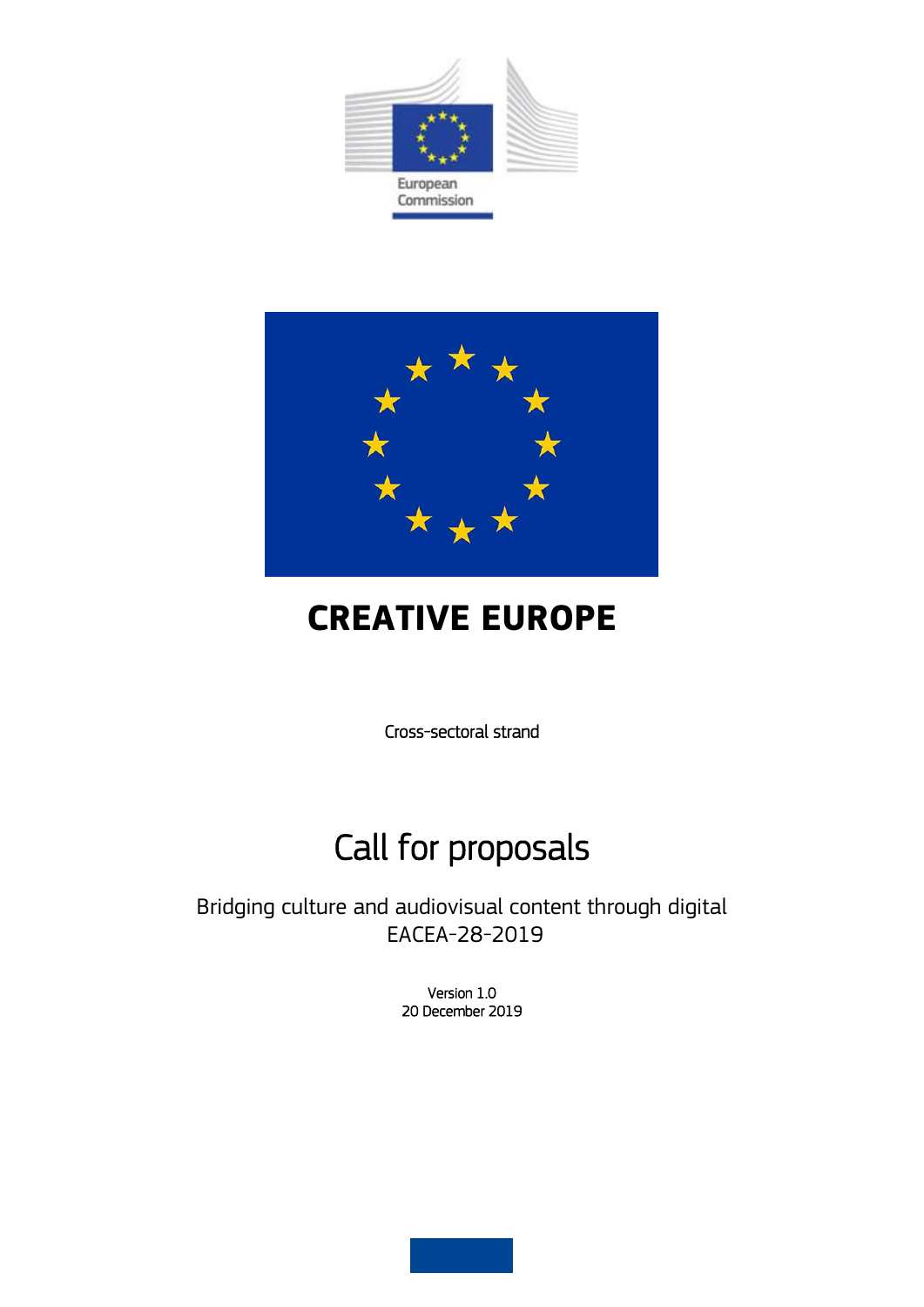| <b>HISTORY OF CHANGES</b> |                                   |                  |      |  |  |  |  |
|---------------------------|-----------------------------------|------------------|------|--|--|--|--|
| <b>Version</b>            | <b>Publication</b><br><b>Date</b> | Change           | Page |  |  |  |  |
| 1.0                       | $20.12.2019$                      | Initial version. |      |  |  |  |  |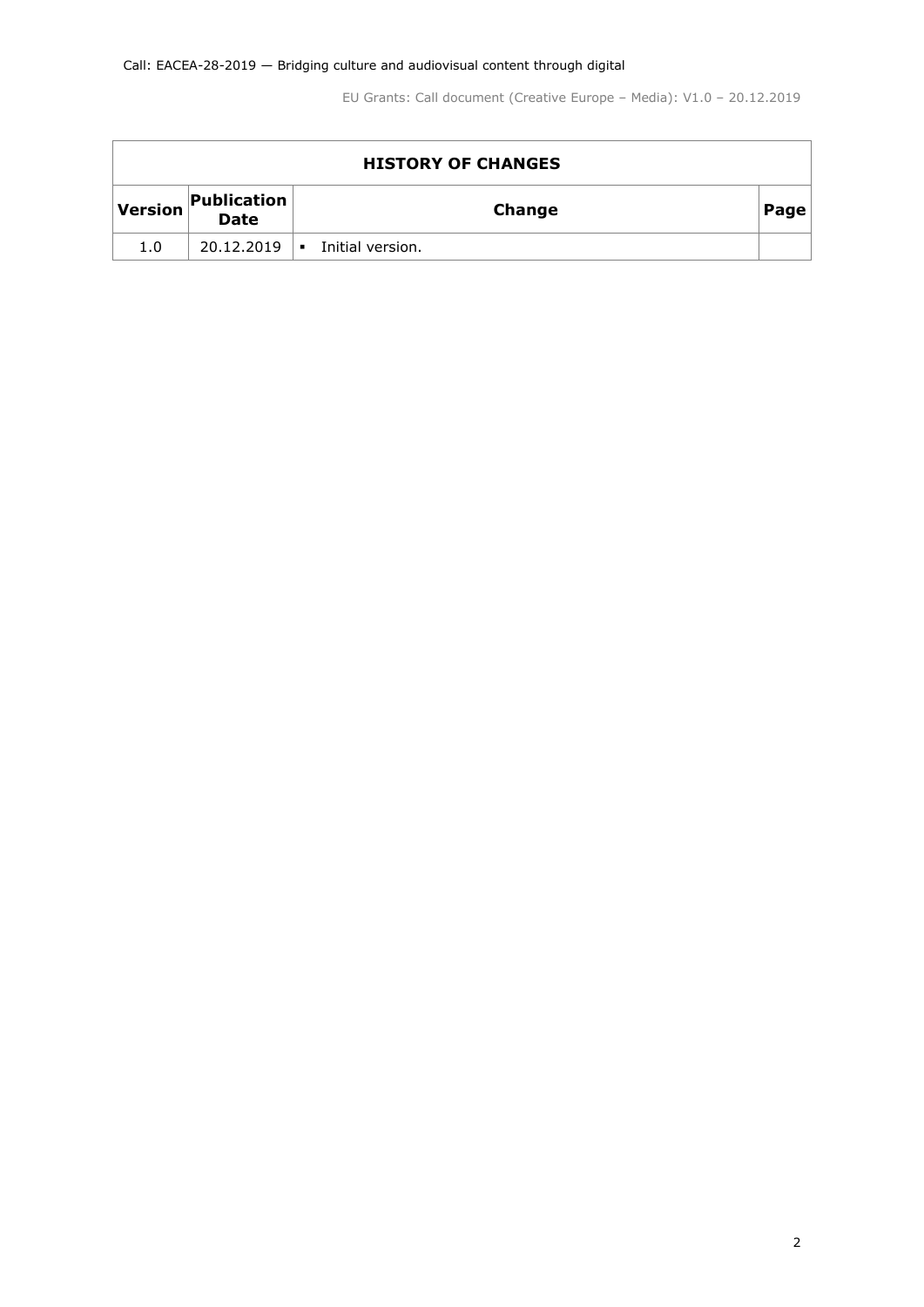

EUROPEAN COMMISSION Education, Audiovisual and Culture Executive Agency

**Creative Europe - MEDIA** 

# **Creative Europe Bridging culture and audiovisual through digital content** EACEA-28-2019

### **TABLE OF CONTENTS**

<span id="page-2-0"></span>

| 2. Objectives - Themes & priorities - Activities that can be funded - Expected impact  4 |  |
|------------------------------------------------------------------------------------------|--|
|                                                                                          |  |
|                                                                                          |  |
|                                                                                          |  |
|                                                                                          |  |
|                                                                                          |  |
|                                                                                          |  |
|                                                                                          |  |
|                                                                                          |  |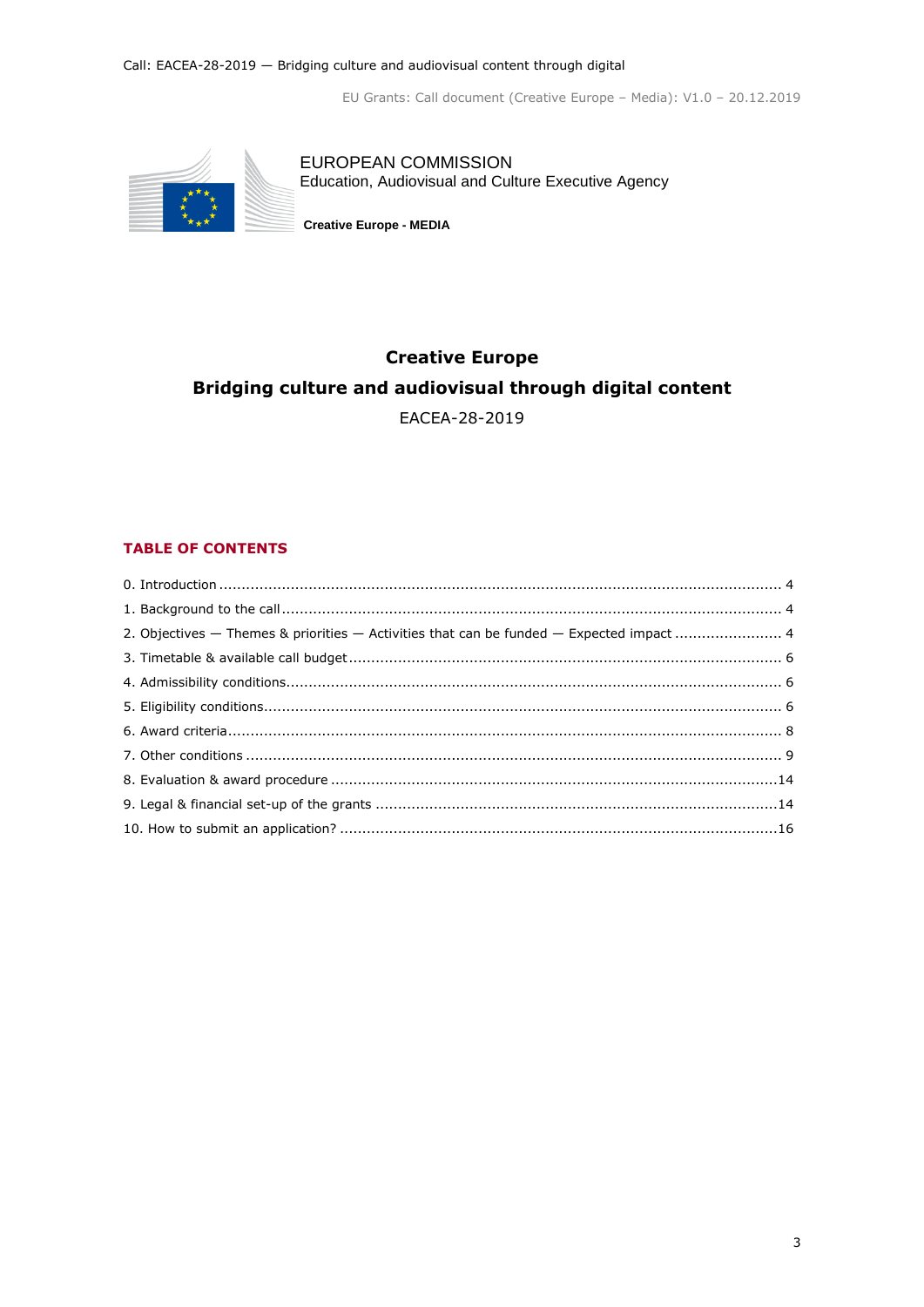# **0. Introduction**

This is a call for EU grants in the field of the cross-sectoral strand under the Creative Europe programme.

The call is launched in accordance with the 2020 Work Programme for the implementation of the European cultural and creative sector (Creative Europe)<sup>1</sup> and will be managed by Education, Audiovisual and Culture Executive Agency.

It covers the following topic:

#### **CREA-INNOVLAB-2020**

We invite you to read the call documentation carefully, i.e. this **call document** and the **Guide for applicants**. These documents provide clarifications and answers to questions you may have when preparing your application:

- the call document outlines the:
	- o background, objectives, scope, activities that can be funded and the expected impacts of the call (sections 1 and 2)
	- o timetable and available budget (section 3)
	- $\circ$  admissibility, eligibility, and other conditions (sections 4, 5 and 7)
	- o award criteria (section 6)
	- o evaluation procedure (section 8)
	- $\circ$  legal and financial set-up and submission procedure (section 9 and 10)
- the Guide for applicants outlines the:
	- $\circ$  procedures to register and submit proposals online via the EU Funding [& Tenders Portal](https://ec.europa.eu/info/funding-tenders/opportunities/portal/screen/home) ('Portal')
	- o recommendations for the preparation of the proposal
	- $\circ$  explanation on the application form (Proposal Template (Part A and B)), which describes the project
	- o overview of the cost eligibility criteria.

You are also encouraged to visit the **[EACEA Agency website](https://eacea.ec.europa.eu/creative-europe/selection-results/bridging-culture-and-audiovisual-content-through-digital_en)** to consult the list of projects previously funded:

#### <span id="page-3-0"></span>**1. Background**

-

<span id="page-3-1"></span>General background information about the Creative Europe programme can be found on the following [link.](http://ec.europa.eu/programmes/creative-europe/index_en.htm)

This action is related to Article 15.1(d) of the Creative Europe Regulation.

#### **2. Objectives — Themes & priorities — Activities that can be funded —**

<sup>&</sup>lt;sup>1</sup> Regulation No 1295/2013 of the European Parliament and of the Council of 11/12/2013 concerning the implementation of a programme of support for the European cultural and creative sector (CREATIVE EUROPE) and the corrigendum of the  $27/06/2014<sup>1</sup>$ , as well as on the 2019 annual work programme for the implementation of the Creative Europe Programme (C(2018) 6687 of 16 October 2018).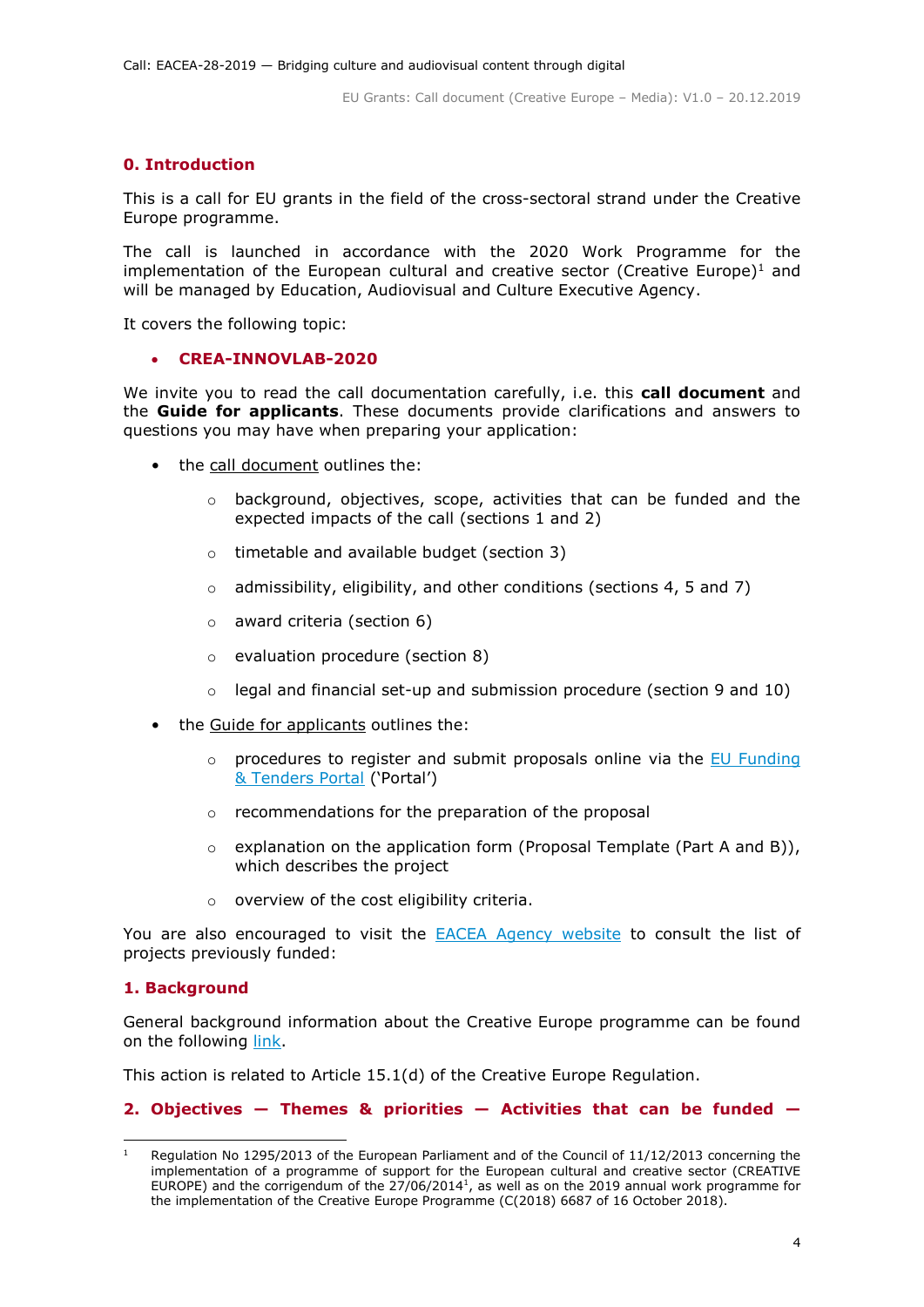#### **Expected impact**

Within the specific objective to foster policy development, innovation, creativity, audience development and new business and management models through support for trans-national policy cooperation, the cross-sectoral strand of the Creative Europe Programme provides support to testing of new and cross-sectoral business approaches to funding, distributing and monetising creation.

In its proposal for Creative Europe post-2020 the Commission proposed establishing a Creative Innovation Lab for cross-sectoral collaboration and innovation. In this light, and drawing on the results of a recent workshop with stakeholders, pilot projects will be supported in 2020 which explore the potential for cross-sectoral collaboration in view of the Creative Innovation Lab, by supporting activities at the cross roads between different cultural and creative sectors, including audiovisual, and through the use of innovative technologies.

#### *Activities that can be funded*

Support will be given to projects:

a) featuring new forms of creation at the cross roads between different cultural and creative sectors, including the audiovisual, and through the use of innovative technologies, including virtual reality,

or

b) fostering innovative cross-sectoral approaches and tools to facilitate access, distribution, promotion and/or monetisation of culture and creativity, including cultural heritage.

The focus should be on the following aspects:

- problem solving approach and addressing challenges for the cultural and creative sectors
- audiences and the user experience are of paramount importance in scoping the problem
- technology is an enabler in addressing key problems, rather than an objective on its own
- support innovation as regards the creation, distribution and promotion of creative content
- addressing cross-sectoral collaboration as well as the use of enabling technologies is also an objective.

The proposal must be submitted by a consortium composed of at least 3 legal entities coming from 3 different countries participating in the Creative Europe Programme and presenting a diverse range of expertise across several cultural and creative sectors, including audiovisual.

The results of the undertaken actions should be shared with stakeholders and policy makers through the organisation of a public workshop and assessment of the impact of the action.

# *Expected impact*

Through enhancing the cooperation among different cultural and creative sectors and through the use of new technologies, the action is expected to bring positive and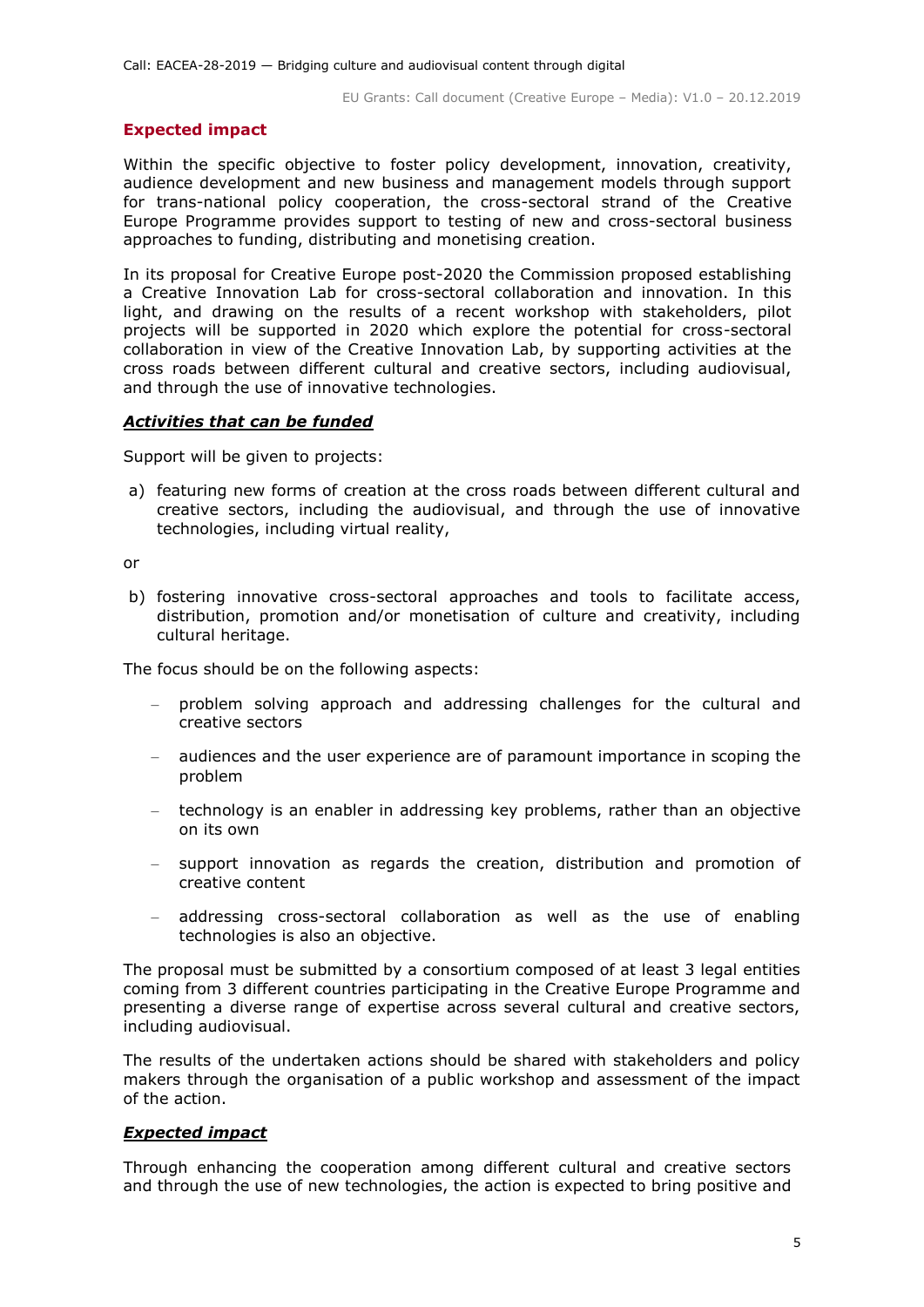long-lasting effects on the production, access, distribution, promotion and monetisation of culture and creativity including cultural heritage.

# <span id="page-5-0"></span>**3. Timetable & available budget**

#### *Time-table*

| <b>Timing (planned)</b>           |                         |  |  |  |
|-----------------------------------|-------------------------|--|--|--|
| Publication:                      | December 2019           |  |  |  |
| Opening for submission:           | 16 January 2019         |  |  |  |
| Deadline for submission:          | 14 May 2020 - 17:00 CET |  |  |  |
| Fvaluation:                       | June-September 2020     |  |  |  |
| Information on evaluation result: | October 2020            |  |  |  |
| Grant agreement signature:        | November 2020           |  |  |  |
| Starting date:                    | 01 January 2021         |  |  |  |

# *Budget*

The available call budget is **EUR 1.715.000**.

The availability of the call budget still depends on the adoption of the budget 2020 by the EU budgetary authority.

We reserve the right not to award all available funds or to redistribute them between the call priorities, depending on the applications received and the evaluation results.

# <span id="page-5-1"></span>**4. Admissibility conditions**

#### *Admissibility*

Applications must be submitted before the call deadline *(see time-table section 3)*.

Applications must be submitted electronically via the Portal Electronic Submission System (accessible via the Call Topic page in the [Search Funding & Tenders](https://ec.europa.eu/info/funding-tenders/opportunities/portal/screen/opportunities/topic-search;freeTextSearchKeyword=;typeCodes=0,1;statusCodes=31094501,31094502,31094503;programCode=null;programDivisionCode=null;focusAreaCode=null;crossCuttingPriorityCode=null;callCode=Default;sortQuery=openingDate;orderBy=asc;onlyTenders=false;topicListKey=topicSearchTablePageState) section). Paper submissions are no longer possible.

Applications (including annexes and supporting documents) must be submitted using the forms provided inside the Electronic Submission System (not the documents available on the Call Topic page — they are only for information).

Your application must be readable, accessible and printable and contain all the requested information and all required annexes and supporting documents *(see section 10)*.

# <span id="page-5-2"></span>**5. Eligibility conditions**

# *Participants*

In order to be eligible for a grant, the applicants must be:

non-profit entities (private or public)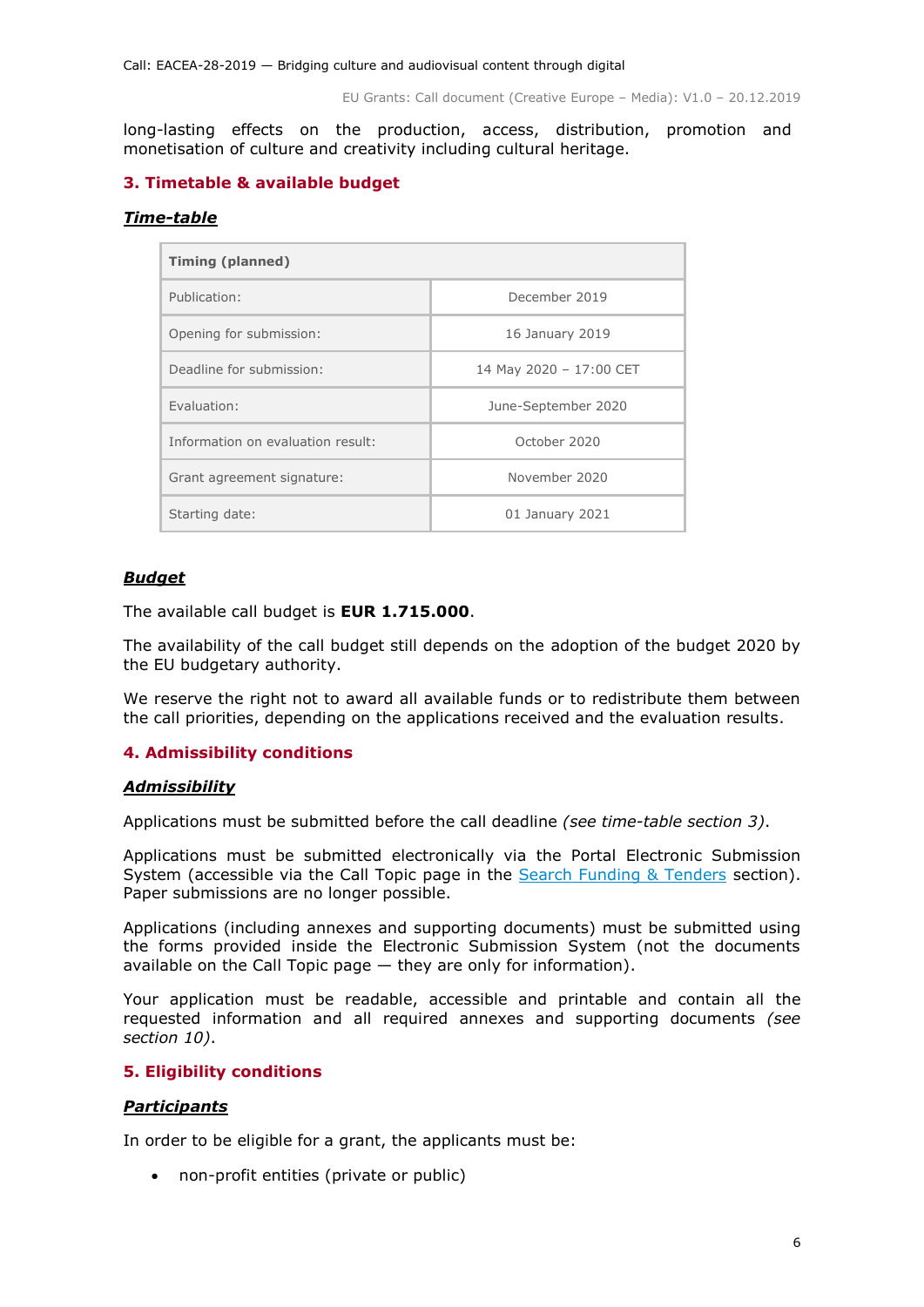- public authorities (national, regional, local)
- international organisations
- universities
- educational institutions
- research centres or
- profit making entities.

Natural persons are not eligible except self-employed persons or equivalent (i.e. sole traders) where the company does not possess legal personality separate from that of the natural person.

Applications from legal entities established in one of the following countries are eligible:

- o EU Member State (including overseas countries and territories (OCTs)
- o eligible non-EU countries: see [http://eacea.ec.europa.eu/creative](http://eacea.ec.europa.eu/creative-europe/library/eligibility-organisations-non-eu-countries_en)[europe/library/eligibility-organisations-non-eu-countries\\_en](http://eacea.ec.europa.eu/creative-europe/library/eligibility-organisations-non-eu-countries_en)

Special rules apply for entities from certain countries *(e.g. entities which are established in the Autonomous Republic of Crimea or the city of Sevastopol, entities established in countries covered by [Council sanctions,](http://eeas.europa.eu/cfsp/sanctions/consol-list_en.htm) and entities covered by Commission Guidelines No [2013/C 205/05](http://eur-lex.europa.eu/LexUriServ/LexUriServ.do?uri=OJ:C:2013:205:FULL:EN:PDF)<sup>2</sup> )*. Such entities are not eligible to participate in any capacity, including as subcontractors or recipients of financial support to third parties under the grant (if any).

To prove eligibility, all applicants must register in the [Participant Register](https://ec.europa.eu/info/funding-tenders/opportunities/portal/screen/how-to-participate/participant-register)  $-$  before the call deadline — and will be requested to upload the necessary documents showing legal status and origin later on.

Linked third parties (i.e. affiliated entities<sup>3</sup> that participate in the project with funding, but do not become beneficiaries) are not allowed.

Entities composed of members may participate as 'sole beneficiaries' or 'beneficiaries without legal personality<sup>'4</sup>. If the action is in practice implemented by the members, they should however also participate (as beneficiaries, otherwise their costs will not be eligible).

*For UK applicants:* For UK applicants: Please note that until the United Kingdom leaves the EU, nothing changes with regard to the participation in EU programmes. Please be aware however that the eligibility criteria must be complied with for the *entire* duration of our framework partnerships/grants. If the United Kingdom withdraws from the EU during that period (without an agreement ensuring eligibility for UK beneficiaries), you will cease to receive EU funding or be required to leave the project on the basis of the contractual provisions on termination.

#### The *minimum number of applicants* is 3.

<sup>-</sup><sup>2</sup> Commission guidelines No  $\frac{2013}{C}$   $\frac{205}{05}$  on the eligibility of Israeli entities and their activities in the territories occupied by Israel since June 1967 for grants, prizes and financial instruments funded by the EU from 2014 onwards (OJEU C 205 of 19.07.2013, pp. 9-11).

Note that these guidelines extend to third parties receiving financial support within the meaning of Article 204 EU Financial Regulatio[n 2018/1046.](https://eur-lex.europa.eu/legal-content/EN/ALL/?uri=CELEX:32018R1046&qid=1535046024012)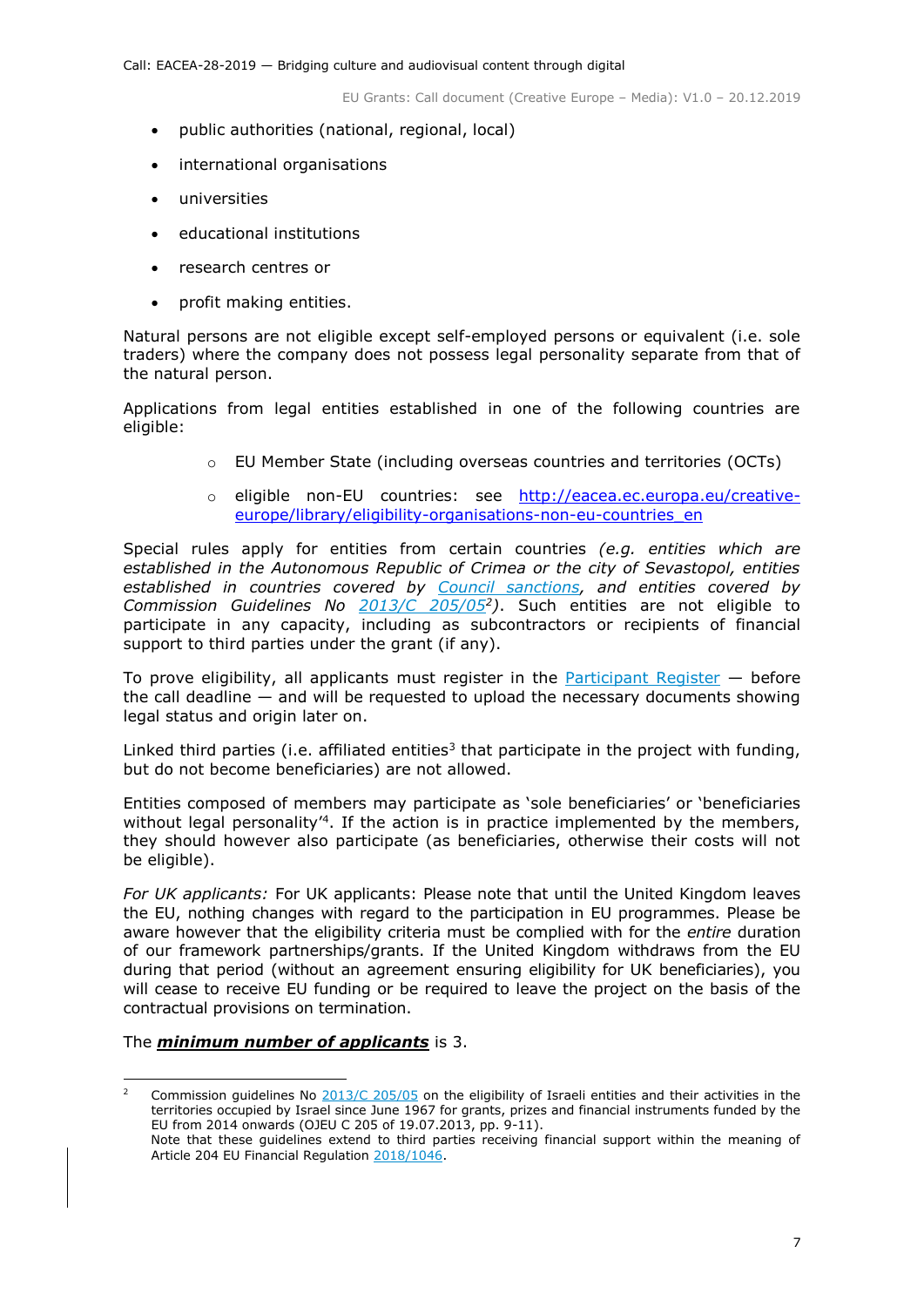Applications must be submitted by a consortium complying with the following conditions:

 minimum 3 legal entities coming from 3 different eligible countries, and presenting a diverse range of expertise across several cultural and creative sectors, including audiovisual.

Applications by single applicants are NOT allowed.

#### *Activities*

Eligible activities are the ones set out in section 2 above.

Projects must include at least one audiovisual and new digital technology aspect to be implemented in at least one of the following areas: publishing, museums, performing arts and/or cultural heritage.

Financial support to third parties is not allowed.

#### *Duration*

Projects may not be longer than 18 months.

Activities should take place between 01.01.2021 and 30.06.2022.

#### <span id="page-7-0"></span>**6. Award criteria**

Admissible and eligible applications will be evaluated and ranked against of the following award criteria:

 Relevance and European added value: This criterion evaluates the relevance of the content of the action, including European dimension vis-à-vis the objectives of the call for proposals (40 points)

This criterion will take into account:

- $\circ$  the relevance, degree of innovation and added-value of the project compared to the current situation of the markets (15 points)
- o number and diversity of sectors (cultural and creative sectors, including audiovisual, other sectors including tech industry) covered by the action (10 points)
- o the European dimension of the partnership, number and complementary nature of the linguistic areas and territories covered by the action (15 points).
- Quality of the content and activities: This criterion evaluates the quality of the proposed action, the adequacy of the methodology to the objectives, the feasibility and cost-efficiency (20 points)

This criterion will take into account:

- o the quality, feasibility and cost/benefit of the proposed action, adequacy of the methodology to the objectives pursued by the project, including the market analysis, the target audience and target territories, the choice of the works and technology, the timing of the activities (15 points);
- o feasibility and cost-efficiency of the project (5 points).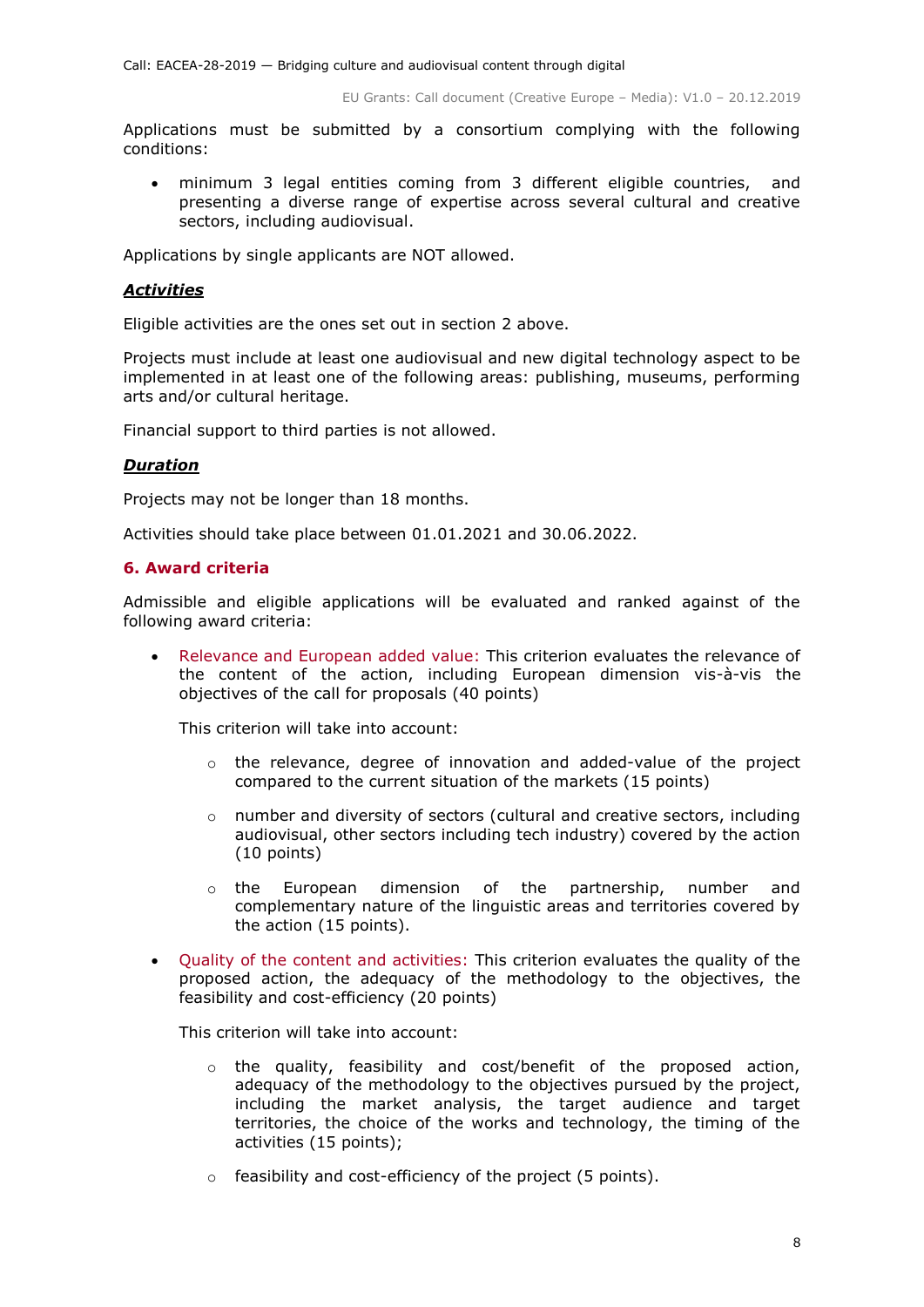Impact and dissemination of project results: This criterion assesses the dissemination of the project's results in view of ensuring the share of information / transparency, the impact of the support on the potential audience for cultural and creative goods and the strategies for developing the sustainability of the action (20 points)

This criterion will take into account:

- $\circ$  the impact of the project on the potential audience of European works (5 points);
- $\circ$  the capacity to improve the relationships among the various sectors of the creative and cultural industries (including audiovisual) and beyond and to make the most of the potential benefits of innovative technology (5 points);
- o the methodology proposed for collecting, analysing and disseminating data in order to share and promote the results, to guarantee the transparency of the project, to propose an exchange of knowledge and best practices and optimise the visibility of the EU support (10 points).
- Organisation: This criterion will take into account the extent of the partnership, the exchange of knowledge within the partnership and the distribution of the roles and responsibilities vis-à-vis the objectives of the action (20 points)

This criterion will take into account:

- $\circ$  the quality of the project management plan, including the quality of the personnel involved and its governance structure (10 points);
- o the adequacy of the track record of the team in relation to the objectives of the project (10 points).

| <b>Award criteria</b>                             | Maximum score |
|---------------------------------------------------|---------------|
| Relevance and European added value                | 40            |
| Quality of the content and activities             | 20            |
| Impact and Dissemination of project results       | 20            |
| Organisation of the project team and the grouping | 20            |
| <b>Overall scores</b>                             | 100           |

Maximum points: 100 points.

The evaluation procedure is explained further in section 8.

#### <span id="page-8-0"></span>**7. Other conditions**

#### *Financial capacity*

Applicants must have stable and sufficient resources to successfully implement the project and contribute their share. Organisations participating in several projects must have sufficient capacity to implement several projects.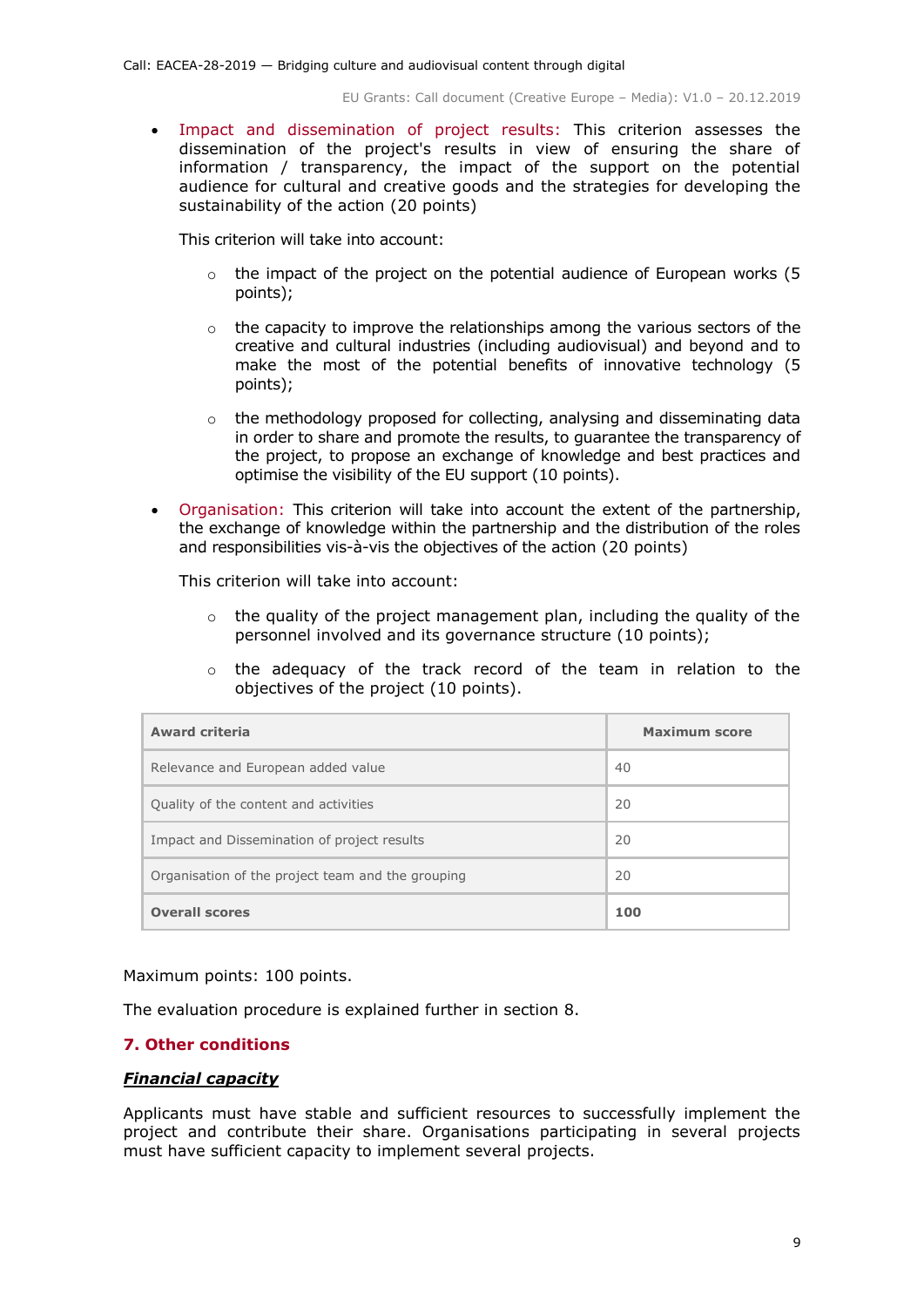The financial capacity check will be done by us on the basis of the documents you will be requested to upload in the **[Participant Register](https://ec.europa.eu/info/funding-tenders/opportunities/portal/screen/how-to-participate/participant-register)** (profit and loss account and balance sheet for the last two closed financial years, or for newly created entities possibly the business plan; for applicants requesting more than EUR 750 000: audit report produced by an approved external auditor, certifying the accounts for the last closed financial year).

The analysis will take into account elements such as dependency on EU funding and deficit and revenue in previous years.

It will normally be done for all applicants, except:

- public bodies (entities established as public body under national law, including local, regional or national authorities) or international organisations
- if the individual requested grant amount is not more than EUR 60 000 (lowvalue grant).

If we consider that your financial capacity is not satisfactory, we may require:

- further information
- an enhanced financial responsibility regime, i.e. joint and several responsibility for all applicants *(see below, section 9)*
- pre-financing paid in instalments
- (one or more) pre-financing guarantees *(see below, section 9)*

or

- propose no pre-financing
- request that you are replaced or, if needed, reject the entire application.

For more information, *see [Rules on Legal Entity Validation, LEAR Appointment and](http://ec.europa.eu/research/participants/data/ref/h2020/grants_manual/lev/h2020-rules-lev-lear-fvc_en.pdf)  [Financial Capacity Assessment](http://ec.europa.eu/research/participants/data/ref/h2020/grants_manual/lev/h2020-rules-lev-lear-fvc_en.pdf)*

#### *Operational capacity*

Applicants must have the know-how and qualifications to successfully implement the project (including sufficient experience in EU/trans-national projects of comparable size).

This capacity will be assessed on the basis of the experience of the applicants and their project teams.

Applicants will have to show this via the following information in the Proposal Template (Part B):

- o general profiles (qualifications and experiences) of the staff responsible for managing and implementing the project
- $\circ$  a description of the consortium participants
- o the applicants' activity reports of last year
- o a list of EU funded actions/projects for the last 4 years.

Additional supporting documents may be requested, if needed to confirm the operational capacity of any applicant.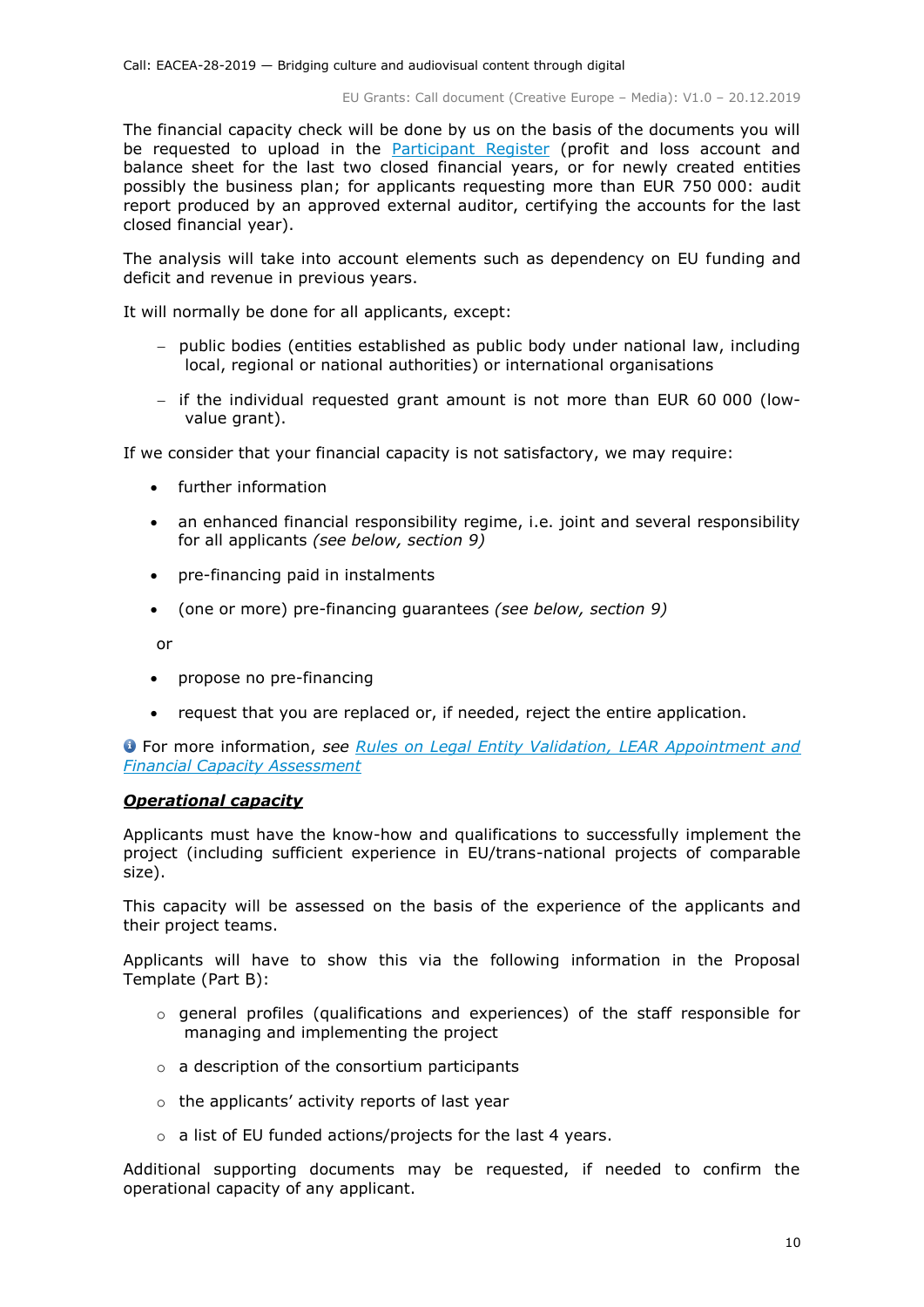Public bodies, Member State organisations and international organisations are exempted from the operational capacity check.

#### *Exclusion*

Applicants that are subject to an EU administrative sanction (i.e. exclusion or financial penalty decision)<sup>5</sup> or in one of the following situations<sup>6</sup> are excluded from receiving EU grants and can therefore not participate:

- bankruptcy, winding up, affairs administered by the courts, arrangement with creditors, suspended business activities or other similar procedures (including procedures for persons with unlimited liability for the applicant's debts)
- in breach of social security or tax obligations (including if done by persons with unlimited liability for the applicant's debts)
- $-$  guilty of grave professional misconduct<sup>7</sup> (including if done by persons having powers of representation, decision-making or control, beneficial owners or natural persons who are essential for the award/implementation of the grant)
- committed fraud, corruption, links to a criminal organisation, money laundering, terrorism-related crimes (including terrorism financing), child labour or human trafficking (including if done by persons having powers of representation, decision-making or control, beneficial owners or natural persons who are essential for the award/implementation of the grant)
- shown significant deficiencies in complying with main obligations under an EU procurement contract, grant agreement or grant decision (including if done by persons having powers of representation, decision-making or control, beneficial owners or natural persons who are essential for the award/implementation of the grant)
- guilty of irregularities within the meaning of Article 1(2) of Regulation No [2988/95](http://eur-lex.europa.eu/legal-content/EN/ALL/?uri=CELEX:31995R2988&qid=1501598622514) (including if done by persons having powers of representation, decision-making or control, beneficial owners or natural persons who are essential for the award/implementation of the grant)
- created under a different jurisdiction with the intent to circumvent fiscal, social or other legal obligations in the country of origin or created another entity with this purpose (including if done by persons having powers of representation, decision-making or control, beneficial owners or natural persons who are essential for the award/implementation of the grant).

Applicants will also be refused if it turns out during the grant award procedure that they<sup>8</sup>:

- misrepresented information required as a condition for participating in the grant award procedure or failed to supply that information
- were previously involved in the preparation of grant award documents where this entails a distortion of competition that cannot be remedied otherwise (conflict of interest).

 $\mathbf{r}$ <sup>5</sup> See Article 136(1) EU Financial Regulation [2018/1046.](https://eur-lex.europa.eu/legal-content/EN/ALL/?uri=CELEX:32018R1046&qid=1535046024012)

See Articles 136(1) and 141(1) EU Financial Regulation [2018/1046.](https://eur-lex.europa.eu/legal-content/EN/ALL/?uri=CELEX:32018R1046&qid=1535046024012)

<sup>7</sup> Professional misconduct includes: violation of ethical standards of the profession, wrongful conduct with impact on professional credibility, false declarations/misrepresentation of information, participation in a cartel or other agreement distorting competition, violation of IPR, attempting to influence decision-making processes or obtain confidential information from public authorities to gain advantage.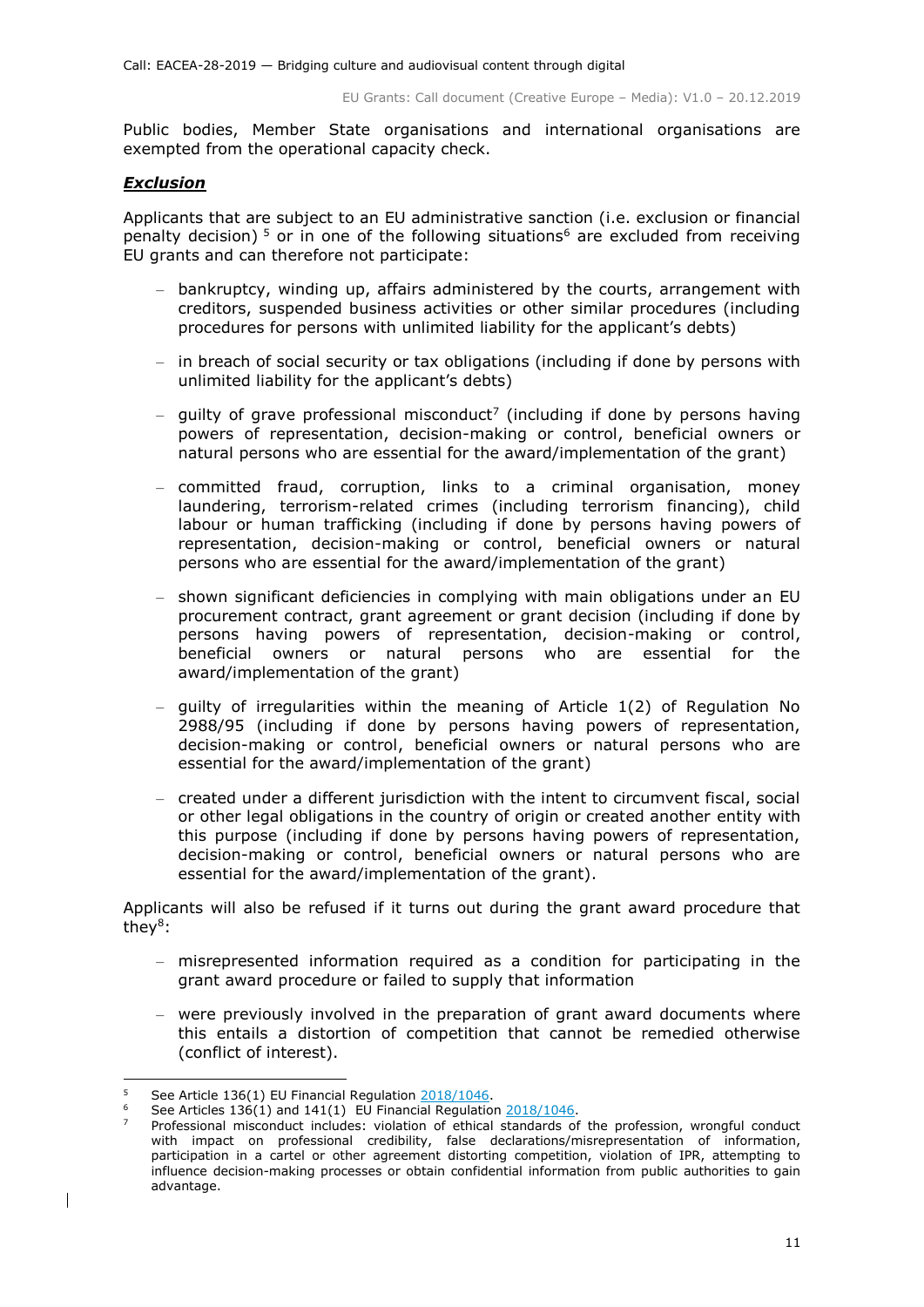# **IMPORTANT**

 **Coordinator & consortium —** The coordinator represents the consortium towards the EU. You must have agreement of the other members and their mandate to act on their behalf and will have to confirm this in your application. Moreover you will have to declare that the information in the proposal is correct and complete and that all participants comply with the conditions for receiving funding (especially, eligibility, financial and operational capacity, no exclusion, etc.) and have agreed to participate. Before signing the grant agreement, each participant will have to confirm this again by signing a declaration of honour (DoH). Proposals without full support will be rejected.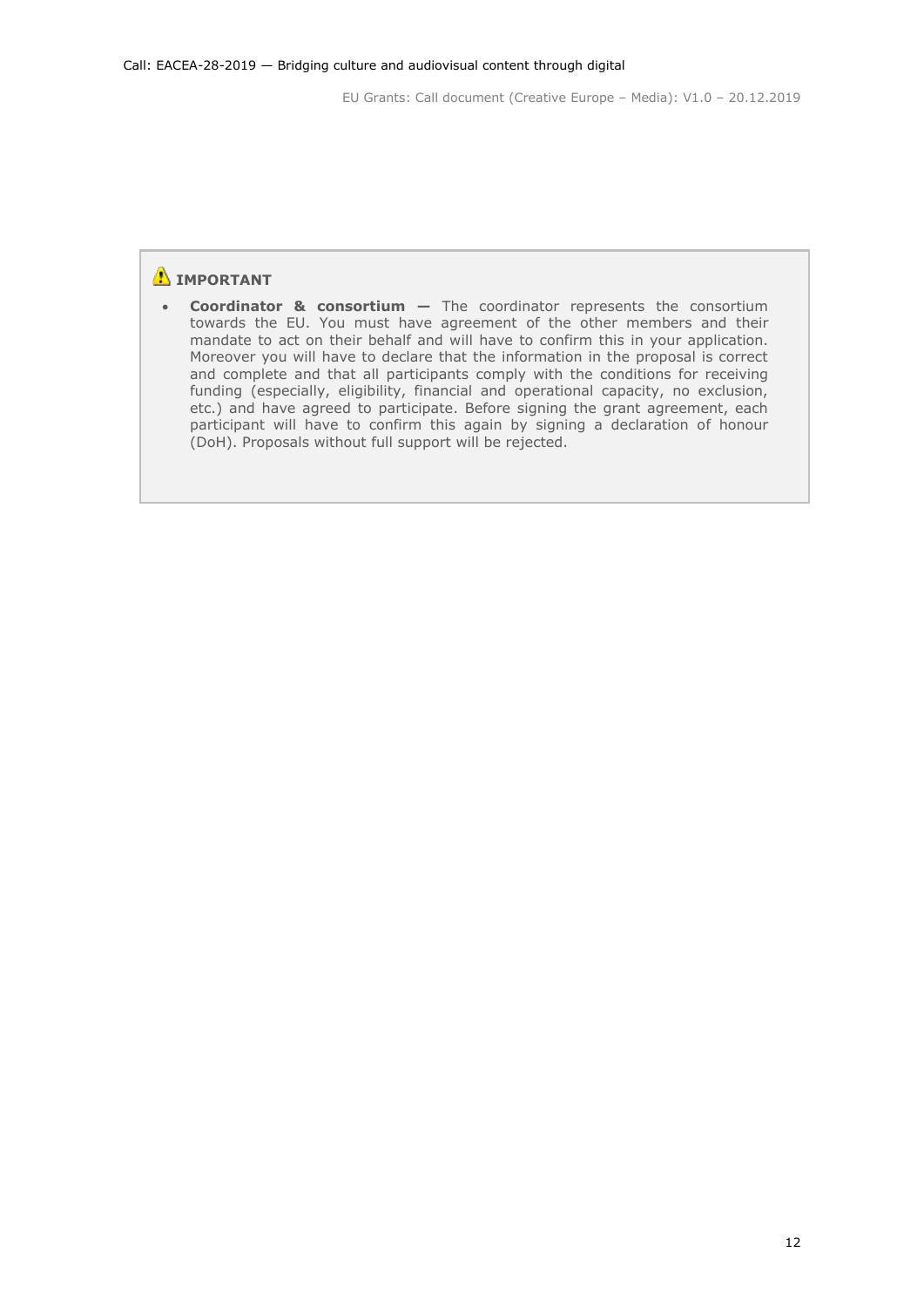**Linked third parties** — Linked third parties are not allowed to participate.

- **Subcontractors —** Subcontracting is allowed, but subject to strict limits *(see section 9)*.
- **Registration –** All applicants must register in the [Participant Register](https://ec.europa.eu/info/funding-tenders/opportunities/portal/screen/how-to-participate/participant-register) before the call deadline  $-$  and upload the necessary documents showing legal status and origin.
- **Completed/ongoing projects —** Applications for projects that have already been completed will be rejected; applications for projects that have already started will be assessed on a case-by-case basis (in this case, no costs can be reimbursed for activities that took place before proposal submission).
- **Balanced project budget –** Applicants must ensure a balanced project budget and sufficient other resources to implement the project successfully *(e.g. own contributions, income generated by the action, financial contributions from third parties)*. You may be requested to lower your estimated costs, if they are ineligible (including excessive).
- **No-profit rule —** Grants may NOT give a profit (i.e. surplus of receipts + EU grant over costs). This will be checked by us at the end of the projects.
- **No double funding —** Any given action may receive only one grant from the EU budget. The project must therefore NOT receive any financial support under any other EU funding programme (including EU funding managed by authorities in EU Member States or other funding bodies, *e.g. Regional Funds, Agricultural Funds, EIB loans, etc.*). Cost items may NOT be declared twice under different EU actions.
- **Combination with EU operating grants —** Combination with EU operating grants is possible if the project remains outside the operating grant work programme and you make sure that cost items are clearly separated in your accounting and NOT declared twice. *See the Guide for applicants for the detailed cost eligibility conditions for indirect costs.*
- **Multiple applications —** Applicants may submit more than one application for *different* projects under the same call (and be awarded a grant for them).

Organisations may participate in several applications.

BUT: if are several applications for the *same/very similar* project, only one application will be accepted and evaluated; the applicants will be asked to withdraw one of them (or it will be rejected).

- **Language —** You can submit your proposal in any official EU language. However, for reasons of efficiency, we strongly advise you to use English. If you need the call documents in another official EU language, please submit a request within 10 days after call publication (for the contact information, *see section 10*).
- Applications that do not comply with all the call conditions will be **rejected**. This applies also to applicants: All applicants need to fulfil the criteria; if any one of them doesn't, they must be replaced or the entire proposal will be rejected.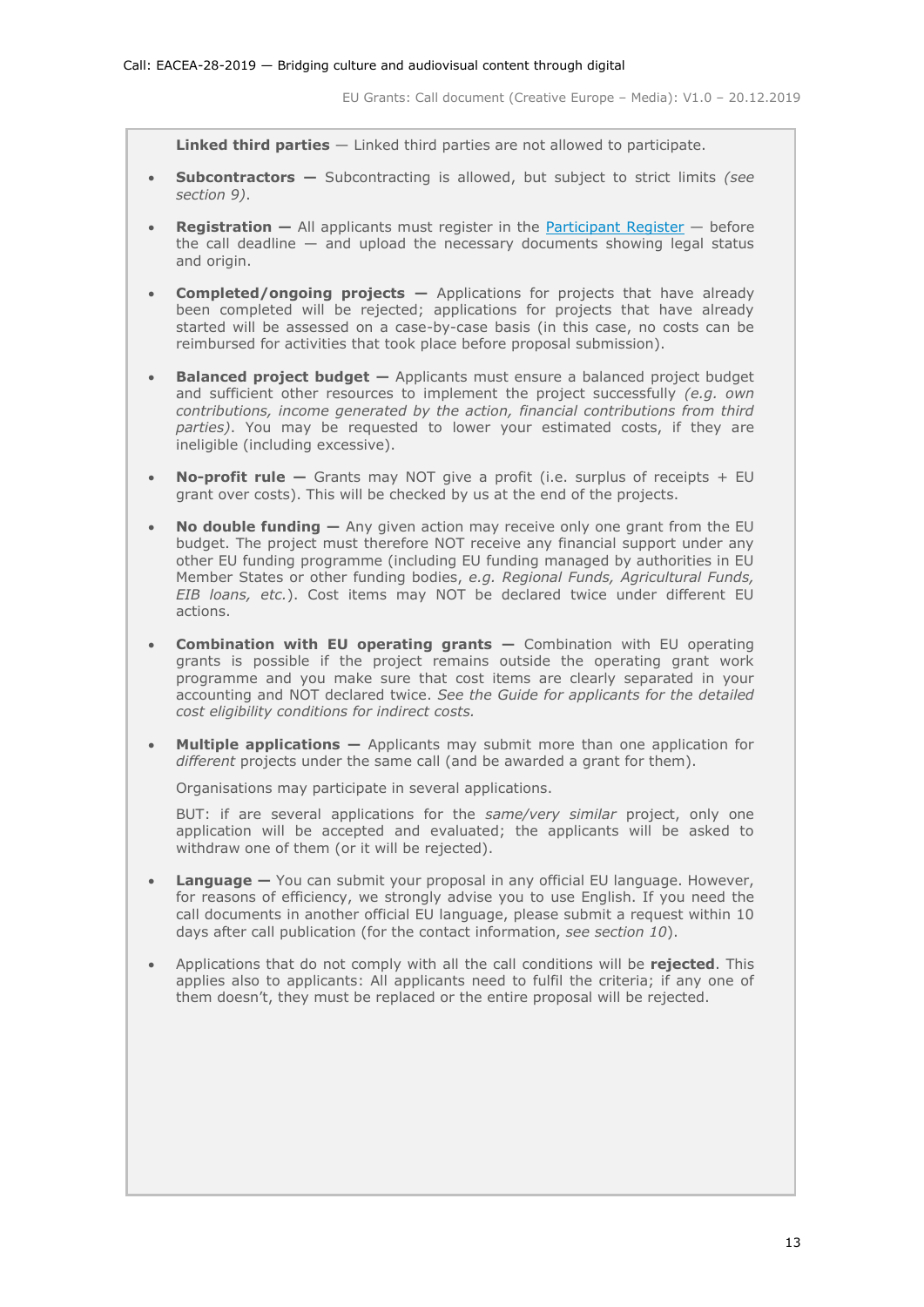# <span id="page-13-0"></span>**8. Evaluation & award procedure**

This call is subject to the standard submission and evaluation procedure (one-stage submission + one-step evaluation.

Applications will be checked for formal requirements (admissibility and eligibility) and then evaluated by an evaluation committee (assisted by independent outside experts) against the operational capacity and award criteria and then listed in a ranked list according to their quality score.

Unsuccessful applications will be informed about their evaluation result *(see timetable section 3)*.

Successful applications will be invited for grant preparation.

### **IMPORTANT**

- **No commitment for funding —** Invitation to grant preparation does NOT constitute a formal commitment for funding. We will still need to make various legal checks before grant award: legal entity validation, financial capacity, exclusion check etc.
- Grant preparation will involve a **dialogue** in order to fine-tune technical or financial aspects of the project and may require extra information from your side. It may also include adjustments to the proposal to address recommendations of the evaluation committee or other concerns. Compliance will be a pre-condition for receiving the grant.

#### <span id="page-13-1"></span>**9. Legal & financial set-up of the grants**

If your project is selected for funding, you will be asked to sign a grant agreement (available on [Portal Reference Documents\)](https://ec.europa.eu/info/funding-tenders/opportunities/portal/screen/how-to-participate/reference-documents).

This grant agreement will set the framework for your grant and its terms and conditions, in particular provisions on deliverables, reporting and payments.

#### *Starting date & project duration*

The project starting date and duration will be fixed in your grant agreement (art. 3). Normally the starting date will be after grant signature. Retroactive application can be granted exceptionally for duly justified reasons  $-$  but never earlier than the proposal submission date.

Project duration: 18 months (extensions will be possible only exceptionally, for duly justified reasons and with our agreement).

Activities should take place between 01.01.2021 and 30.06.2022.

#### *Maximum grant amount, reimbursement of eligible costs & funding rate*

All grant parameters (maximum grant amount, funding rate, total eligible costs etc.) will be fixed in your grant agreement (art. 5).

Project budget: Projects must request an EU contribution of at least 300 000 EUR

The grant awarded may be lower than the amount requested.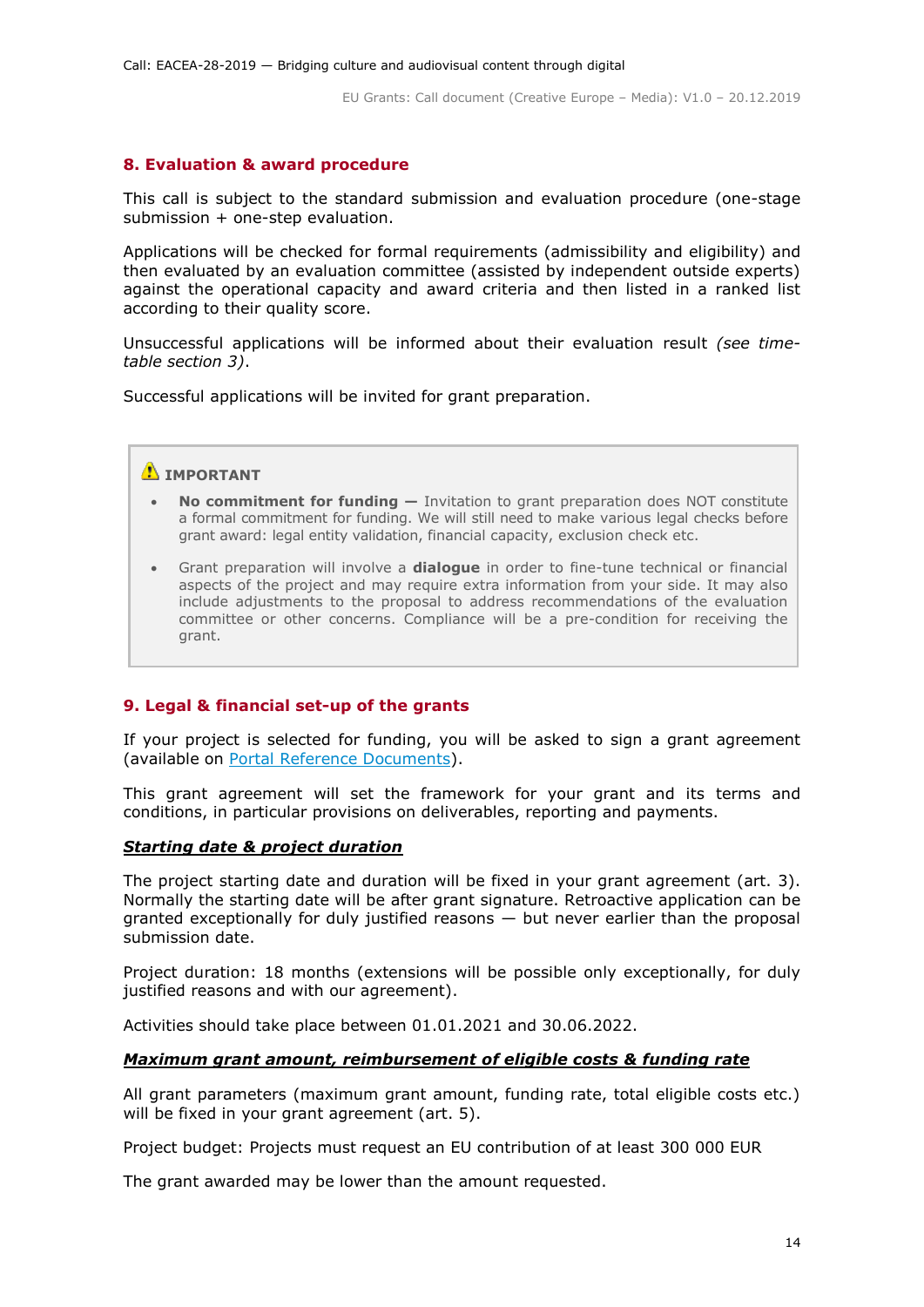The grant will be a reimbursement of actual costs grant. This means that it will reimburse ONLY certain types of costs (eligible costs) and ONLY those costs you *actually* incurred for your project (NOT the *budgeted* costs).

The costs will be reimbursed at the funding rate fixed in the grant agreement (60%).

EU grants may NOT produce a profit. If there is a profit (i.e. surplus of receipts  $+$  EU grant over costs), we will deduct it from your final grant amount.

The final grant amount you will receive will therefore depend on a variety of criteria *(actual costs incurred and project income; eligibility; compliance with all the rules under the grant agreement, etc)*.

#### *Cost eligibility rules*

For the cost eligibility rules, see the model grant agreement (art. 6) and the Guide for applicants.

Special cost eligibility rules for this call:

7% fixed flat-rate for indirect costs depreciation costs for equipment

financial support to third parties is not allowed

subcontracting of action tasks is subject to special rules and must be approved by us (either as part of your proposal or in a periodic/final report)

in-kind contributions against payment are allowed (in-kind contributions for free are not prohibited, but they are cost-neutral, i.e. cannot be declared as cost and will not be counted as receipts)

#### *Reporting & payment arrangements*

The reporting and payment arrangements will be fixed in the grant agreement (art. 15 and 16).

After grant signature, you will normally receive float to start working on the project (pre-financing of normally 60% of the maximum grant amount; exceptionally less or no pre-financing).

There will be no interim payments. At the end of the project, you will be invited to submit a report and we will calculate your final grant amount. If the total of earlier payments is higher than the final grant amount, we will ask you (your coordinator) to pay back the difference (recovery).

#### *Deliverables*

Standard deliverables will be listed in the grant agreement (art. 14). The projectspecific deliverables will be listed in Annex 1.

#### *Pre-financing guarantee*

If we require a pre-financing guarantee, it will be fixed in your grant agreement (art 16.2). The amount will be fixed by us during grant preparation, and will be equal or lower than the pre-financing for your grant.

The guarantee should be in euro and issued by an approved bank/financial institution established in an EU Member State.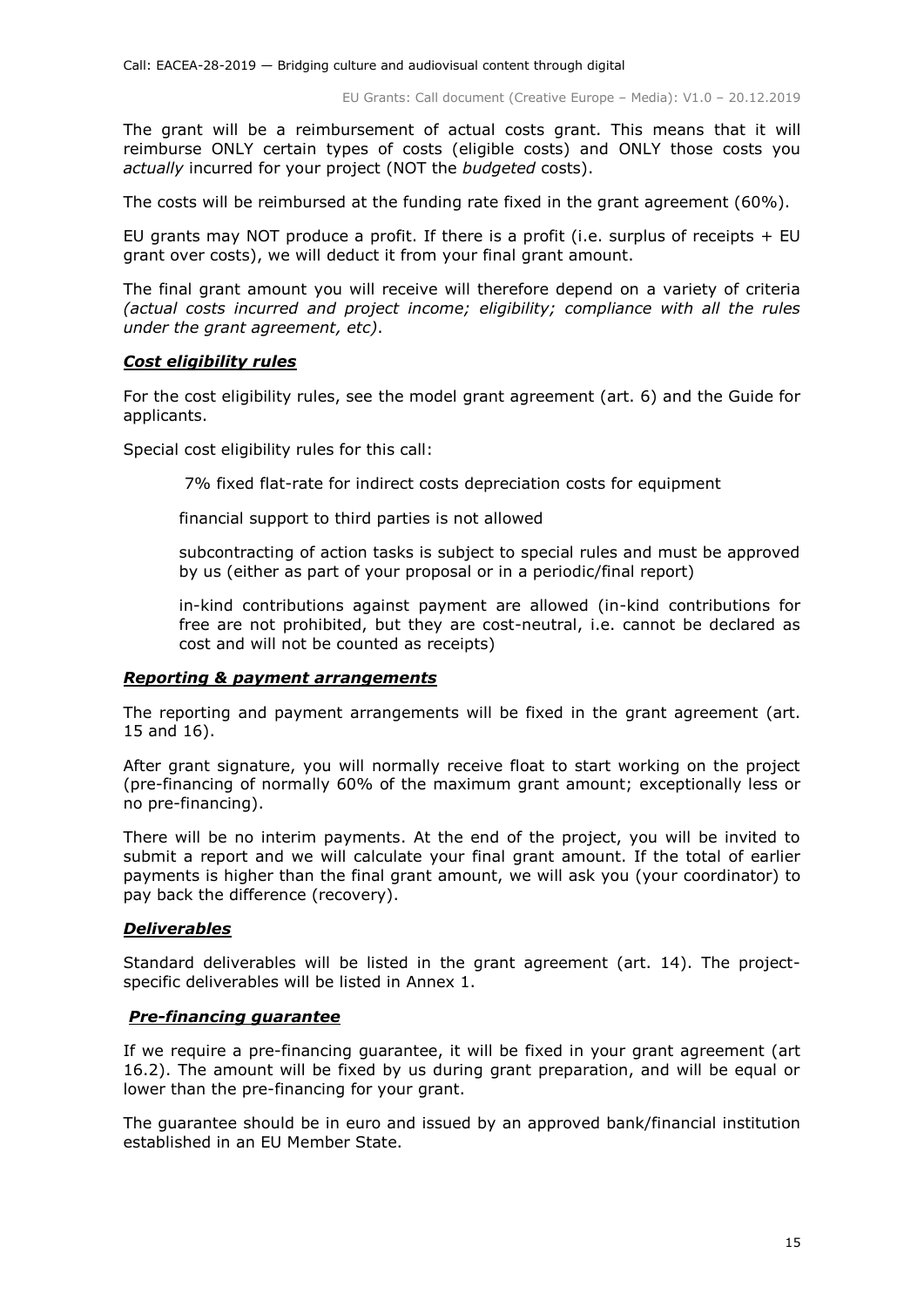If you are established in a non-EU country and would like to provide a guarantee from a bank/financial institution in that country, please contact us (this may be exceptionally accepted, if it offers equivalent security).

Amounts blocked in bank accounts will NOT be accepted as financial guarantees.

The guarantee is NOT linked to individual consortium members. You are free to organise how the guarantee amount should be provided (by one or several beneficiaries, for the overall amount or several guarantees for partial amounts). The only thing that is important is that the amount we request is covered and the guarantee(s) are sent to us before the pre-financing (through the Portal) AND the original by post.

If agreed with us, the bank guarantee may be replaced by a joint and several guarantee from a third party.

The guarantee will be released at the end of the grant, in accordance with the conditions laid down in the grant agreement.

#### *Special provisions*

IPR rules: see model grant agreement (art. 19)

Promotion & visibility of EU funding: see model grant agreement (art. 22)

#### *Cost rejection, grant reduction, recovery, suspension & termination*

The grant agreement (chapter 6) provides for the measures we may take in case of breach of contract (and other violations of law).

#### *Liability regime for recoveries*

The liability regime for recoveries will be set out in your grant agreement (art. 28), i.e. either:

- limited joint and several liability with individual ceilings  $-$  each beneficiary up to *its* maximum grant amount
- unconditional joint and several liability  $-$  each beneficiary up to the maximum grant amount for the *action*

or

 $-$  individual financial responsibility  $-$  each beneficiary only for its debt.

#### <span id="page-15-0"></span>**10. How to submit an application?**

All applications must be submitted electronically via the Portal Electronic Submission System (accessible via the Call Topic page in the [Search Funding & Tenders](https://ec.europa.eu/info/funding-tenders/opportunities/portal/screen/opportunities/topic-search;freeTextSearchKeyword=;typeCodes=0,1;statusCodes=31094501,31094502,31094503;programCode=null;programDivisionCode=null;focusAreaCode=null;crossCuttingPriorityCode=null;callCode=Default;sortQuery=openingDate;orderBy=asc;onlyTenders=false;topicListKey=topicSearchTablePageState) section). Paper submissions are no longer possible.

The application will have 3 parts:

- **Part A** (to be filled in directly online) contains administrative information about the applicant organisations (future coordinator and beneficiaries) and the summarised budget for the proposal
- **Part B** (to be filled out as word template and uploaded as PDF file) contains the description of the action which covers the technical content of the proposal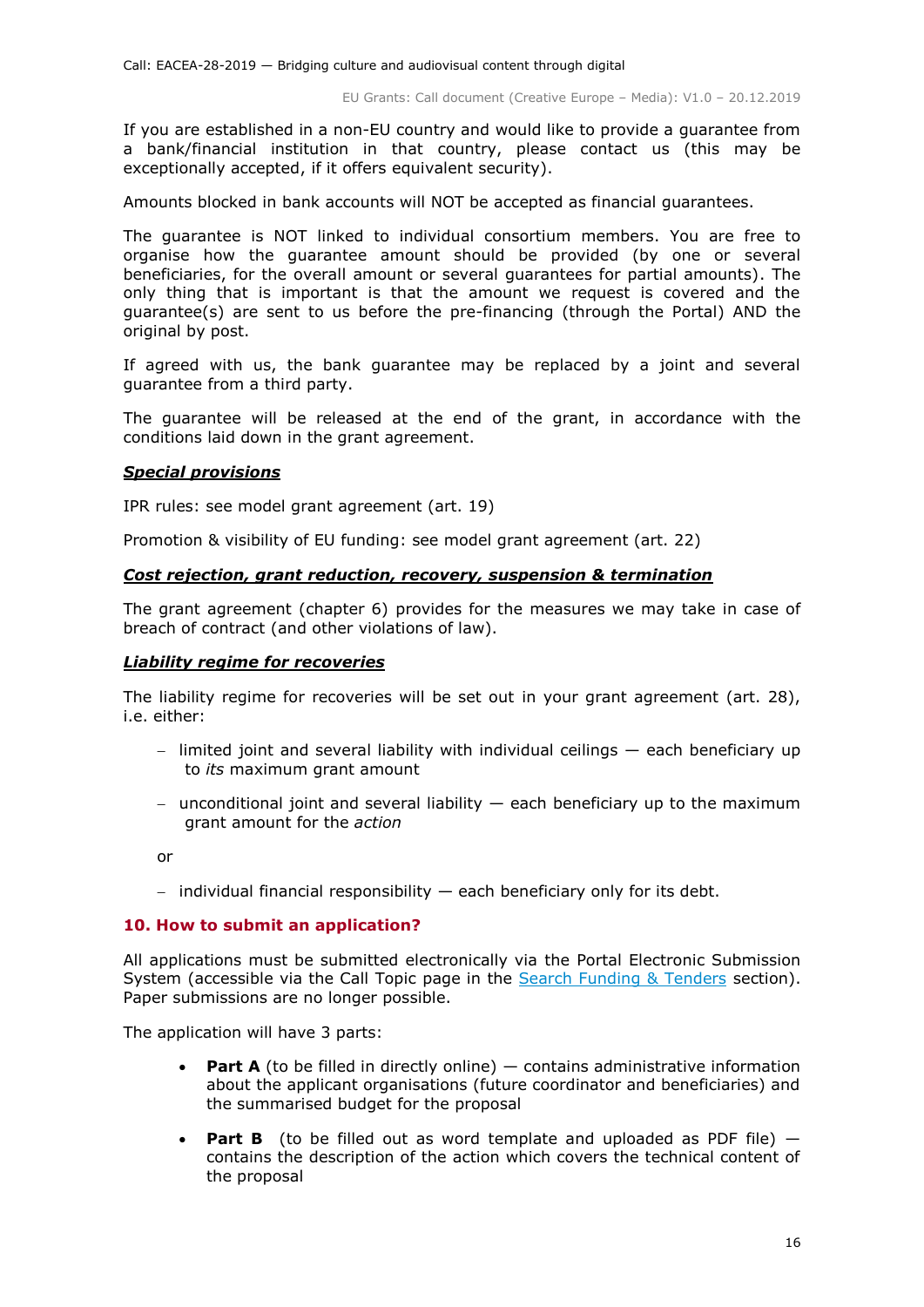Annexes & supporting documents (to be uploaded as PDF files).

Mandatory **annexes & supporting documents** (directly available in the Submission System) for this call are:

- [detailed budget table CVs of core project team activity report of last 2 years.
- $\bullet$  [.

The **submission process** is explained in the [Online Manual](http://ec.europa.eu/research/participants/docs/h2020-funding-guide/grants/applying-for-funding/submit-proposals/submission-tool_en.htm) (together with detailed instructions for the IT tool).

### **Contact**

For questions on the Portal Submission System, please contact the [IT Helpdesk.](https://ec.europa.eu/info/funding-tenders/opportunities/portal/screen/support/helpdesks/contact-form)

Non-IT related questions should be sent to the following email address: [EACEA-](mailto:EACEA-MEDIA-BRIDGING@ec.europa.eu)[MEDIA-BRIDGING@ec.europa.eu](mailto:EACEA-MEDIA-BRIDGING@ec.europa.eu)*.*Please indicate clearly the reference of the call for proposals and the topic to which your question relates *(see Call document cover page)*.